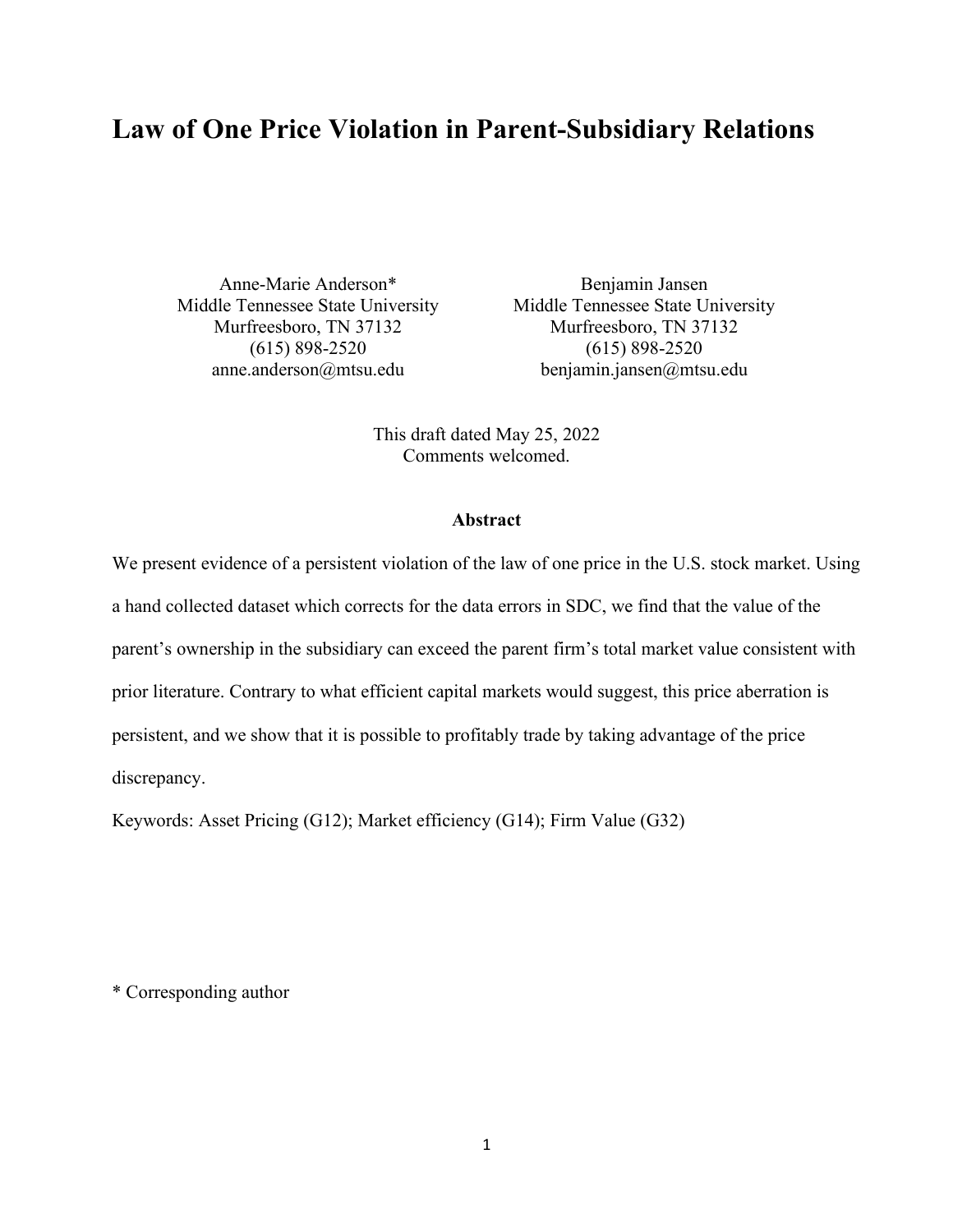#### **1. Introduction**

The Law of One Price (LOP) is a central to financial economics. If two assets generate the same cash flows, then they should have the same price. However, LOP is empirically difficult to verify because it is impossible to know what future cash flows will be. Our paper studies a special case in which violations of LOP may be observed in the relative market values of parent firms and their holdings in subsidiary firms. A parent firm should be at least as valuable as the value of its holdings in a subsidiary in a LOP consistent valuation. Our paper identifies clear and persistent violations of LOP beyond the narrower contexts in which academics first noticed them in U.S. securities markets.

Prior research had identified potential violations of LOP through equity carve-outs where the parent firm has a lower market value than the value of their holdings in the subsidiary firm they carved-out (Schill and Zhou (2001), Mitchell, Pulvino, and Stafford (2002), Lamont and Thaler (2003), and Bayar, Chemmanur, and Liu (2011)). However, these studies focused on tech stocks during the late 90s Tech Bubble. They generally conclude that the negative stub values, where the parent firm's value is lower than the value of their holdings in their subsidiary, are a statistical artifact of that time period and industry. Furthermore, they suggested trading constraints would prevent investors from profiting on these pricing discrepancies.

Our paper contributes to the literature in two ways. First, our paper presents evidence that LOP does not always hold in securities markets and that LOP violations are considerably more common than earlier papers suggest. Second, we show that investors may earn a profit by buying the subsidiary and shorting the parent firm in negative stub firms.

## **2. Literature Review**

2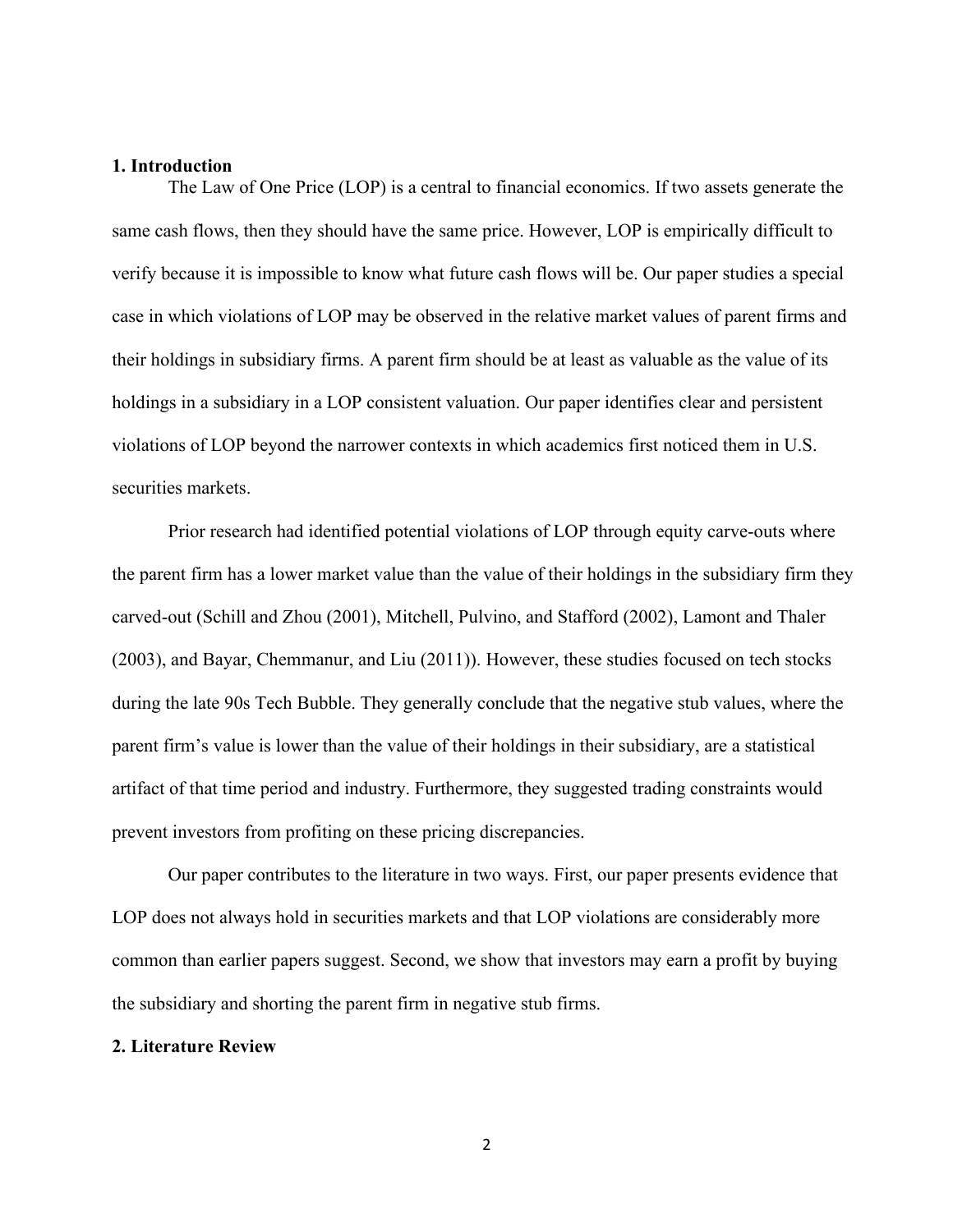Schipper and Smith (1986) find evidence that carve-outs result in a positive average return surrounding the carve-out date. This suggests that carve-outs may be a viable alternative to SEOs, which typically result in a negative announcement return. Michaely & Shaw (1995) show that divestitures result in poor returns relative to the market. However, Vijh (1999, 2002) finds evidence that carve-outs do not underperform relative to IPOs. Vijh (1999) suggests this result stems from markets reacting efficiently to the expected future performance of the carved-out firms.

Schill and Zhou (2001) and Lamont and Thaler (2003) find evidence of negative stub values related to carve-outs in the tech industry during the Tech Bubble in the late 1990s. However, their results suggest that the negative stub values exist in market conditions where trading frictions result in no tradable or profitable pricing discrepancies. They suggest that we should not observe negative stub values outside of these trading constraints. Mitchell, Pulvino, and Stafford (2002) find evidence outside the tech bubble that negative stubs exist. However, they also conclude that arbitrage is limited.

The LOP suggests that the value of the parent firm should be at least as high as the value of their holdings in any of their subsidiaries. If ownership in subsidiaries is valued higher than the parent firm and investors may trade on this valuation discrepancy. Prior research postulates that negative stub values are constrained to certain industries and during periods of euphoric valuations, such as with tech firms during the 90s Tech Bubble. We examine whether the valuation discrepancies are constrained to tech firms during the late 1990s.

In addition, if there are negative stub values present and the LOP holds, we should find that the returns of parents relative to subsidiaries moves in such a way as to negate the existence of the negative stub. In other words, if there is a negative stub value present then the parent's returns should be relatively higher than the subsidiaries to cancel out that valuation differential. We should

3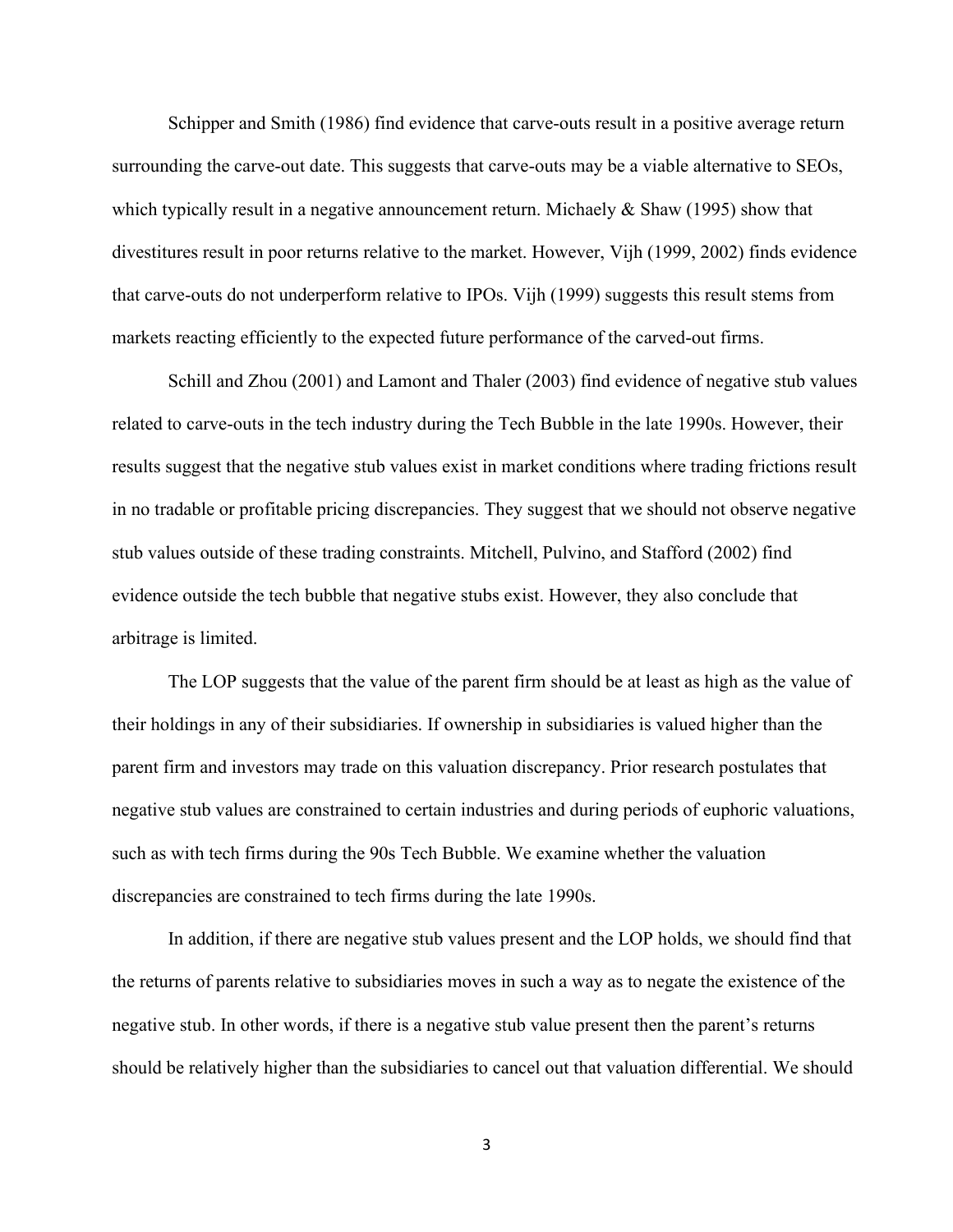expect this negative stub reversal to take place within the lock-up period to ensure that the negative stub value ends when investors could profitably trade on the valuation discrepancy. Additionally, if stub values are negative, trading constraints may not allow investors to profitably trade on the pricing discrepancy. This will maintain functionally efficient markets. Therefore, we additionally test whether any negative stub values are present only in firms with trading restrictions over the period in which the ownership in the subsidiary is valued higher than the parent.

#### **3. Data, Summary Statistics, and Nonparametric Tests**

We gather data from 1996 through 2019. Stock market data are from CRSP. Financial statement data are from Compustat. Prior research<sup>[1](#page-3-0)</sup> has found differences in data between the SDC database and the data directly collected from SEC filings; therefore, we use hand-collected ownership data from SEC filings. Share float and trading restraint information are also gathered from SEC filings. The final sample consists of 130 parent-subsidiary matches with an average subsidiary market value of \$2.81 billion and an average parent market value of \$29.90 billion.

We define stub value as:

STUB VALUE = 
$$
\frac{(Parent \ Size - \% \ Holdings \ In \ Subsidary * Subsidary \ Size)}{Parent \ Size}
$$

where Size is the market capitalization of the firm and equal to the closing price times number of shares outstanding.<sup>[2](#page-3-1)</sup> If the LOP holds, then there should be no negative STUB VALUE.

## 3.2. Summary Statistics

Table 1 presents the 41 parent-subsidiary combinations in our sample that have a negative stub at any point in our sample. Approximately 30% of these firms had a negative stub at the time

<span id="page-3-0"></span><sup>1</sup> See Anderson and Brockman (2018)

<span id="page-3-1"></span><sup>&</sup>lt;sup>2</sup> All results using this measure are consistent with those using variations of the measure for stub value used in prior research. Those measure include: (Parent Price- (%Holdings in Subsidiary\*Subsidiary Price))/Parent Price, Subsidiary Size/Parent Size, and (%Holdings in Subsidiary\*Subsidiary Size)/Parent Size.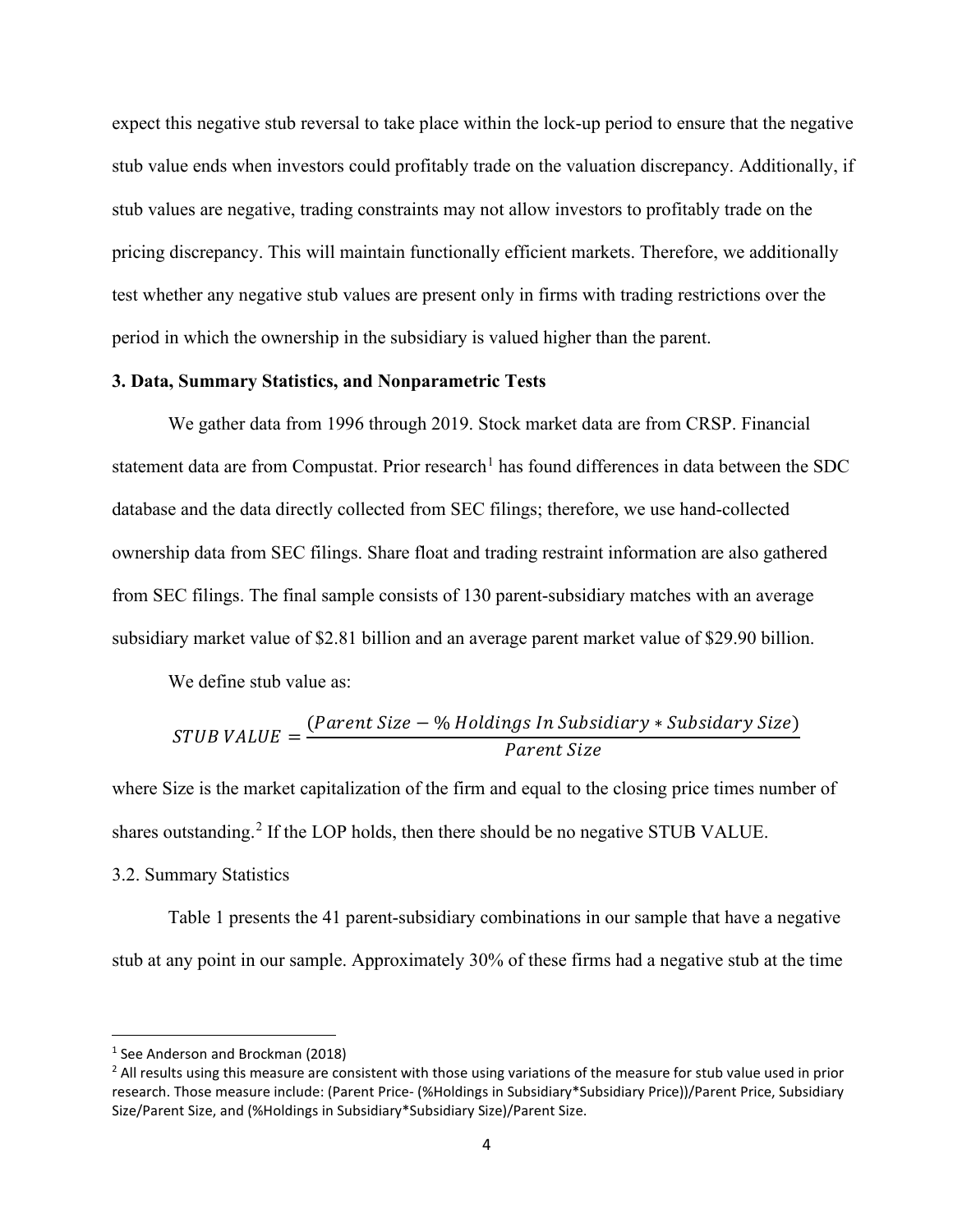of the carve-out. In addition, the number of days a negative stub occurred was between one and 2,85[3](#page-4-0) with an average of 38.2% days with a negative stub.<sup>3</sup>

## (Insert Table 1 about here)

Table 2 Panel A presents a breakdown of parent subsidiary combinations by industry. In our sample, 62% of the carve-outs occur with parent and subsidiary firm in the same industry and when non-operating firms are excluded this value increases to 73%. This may suggest that, while the subsidiary may not function well within the parent firm's overall structure, the subsidiary is still similar to the parent firm. Furthermore, in untabulated results there is higher proportion of same industry carve-outs with negative stub values. These results are contrary to what previous studies suggested in that negative stubs may appear due to limited information of the subsidiary.

In addition, negative stubs are present in all years in the sample as shown in Panel B of Table 2. While the largest number of firms in a single year is within the internet boom time period and results suggest that there are more negative stub valued firms during this time, we find that firms with negative stub values continue to exist after the internet boom.

Table 2 panel C provides the stub values for firms in the full sample, at carve-out, inside/outside the lock-up period, for firms with/without a planned follow-on spinoff, and firms with the parent and subsidiary in the same/different industry. In all sub-samples we find the presence of negative stubs. We find in the full sample that approximately 12.5% of the daily STUB VALUEs are negative. In the subsamples, the percentage of negative stubs ranges from 9.0% (within the lock-up subsample) to 15.8% (in the planned spinoff subsample).

<span id="page-4-0"></span> $3$  The Appendix provides the subsidiary-parent combinations that have no negative stubs.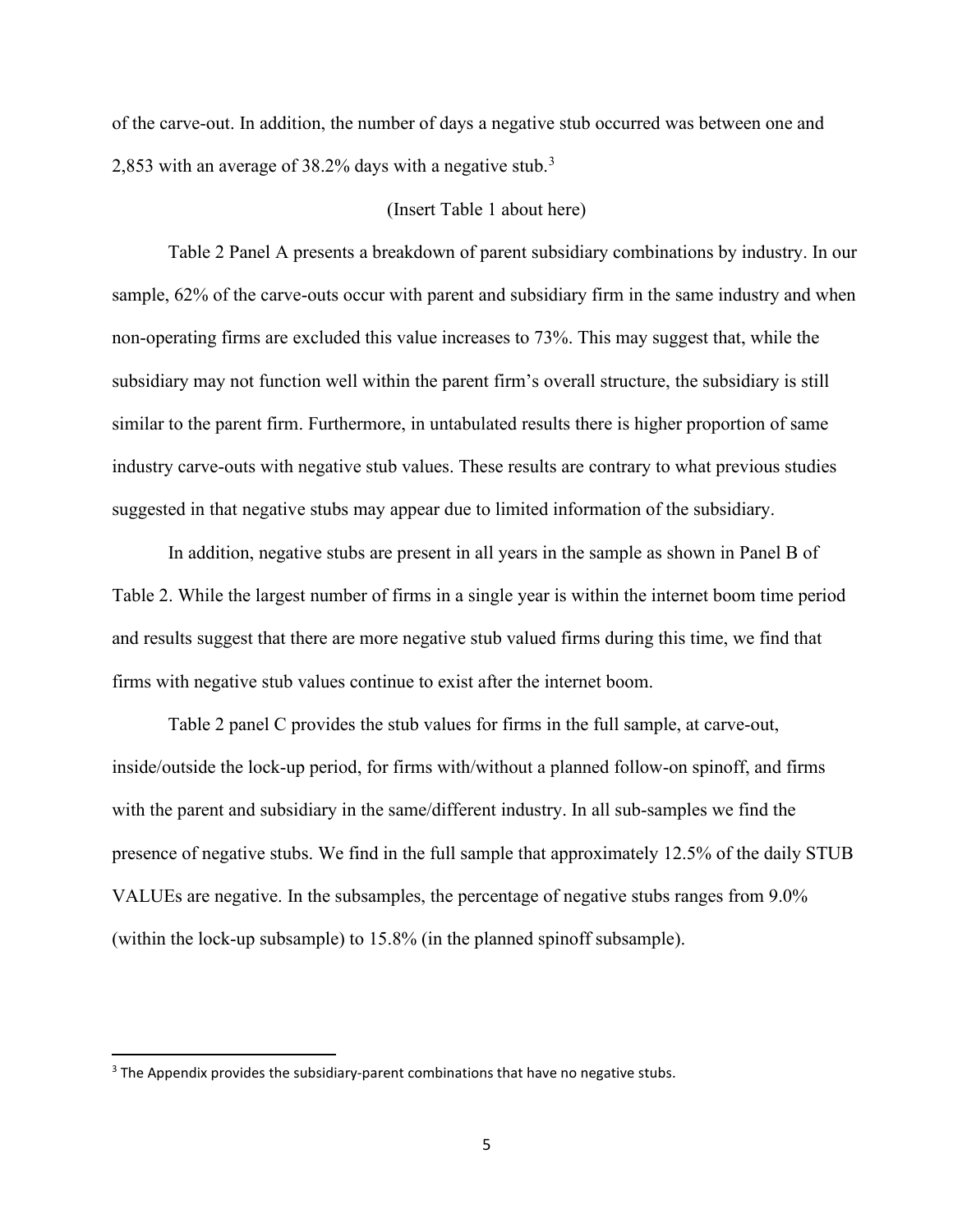If negative stubs only occurred when it would be difficult for most investors to trade on the price discrepancy, then we should not expect to find any negative stub values outside the lock-up period. We find evidence of negative stub values both at the time of the carve-out and outside the lock-up period post carve-out.

# (Insert Table 2 here)

Although we have presented evidence of negative stub values, it may be that the LOP holds if we find that the returns of parents are higher relative to subsidiaries which would result in the negative stub valuation diminishing over time. Furthermore, this rebalancing of the relative firm values should occur within the lock-up period. It may also be possible that there is not enough float for an investor to profitability trade when negative stub value exists.

Table 3 presents average returns of parents and subsidiaries with positive and negative stubs. Contrary to what would be suggested by the LOP, we find that subsidiaries with a negative stub earn higher relative returns than their parents both within and outside the lock-up period. This suggests that not only are the parent and subsidiary prices not moving towards an equilibrium price relationship which would satisfy the LOP, but that the prices continue to hold the negative stub valuation. We also find that this relationship exists for both high and low float firms. Furthermore, we find that for firms that have a positive stub value, there is generally no significant difference in returns for parents and subsidiaries. This suggests that firms with LOP abiding valuations continue to hold that valuation.

#### (Insert Table 3 about here)

Table 4 presents regressions of daily parent returns on daily subsidiary returns, where subsidiary returns are weighted by the subsidiary's market cap divided by the parent's market cap. Panel A shows firm level return regression results for the full sample, firms with/without negative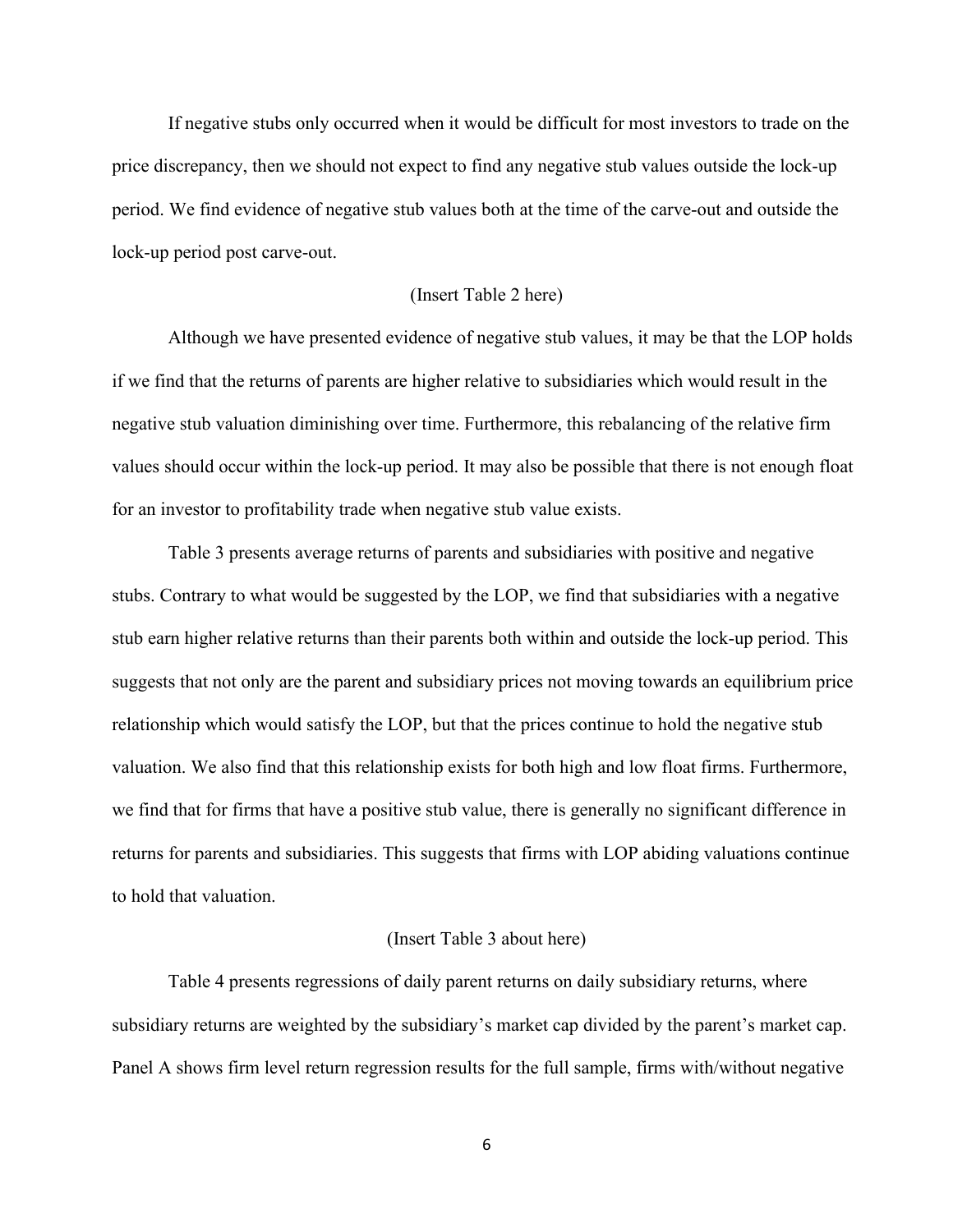stubs, firms with/without planned spinoffs, and observations where the parent firm is in the same/different industry as the subsidiary firm. We find that the parent's returns are positively and significantly associated with the subsidiary's returns. Furthermore, the positive association is stronger for negative stubs than for positive stubs. These results suggest the prices in a negative stub do not unwind the LOP inconsistent valuations. This finding is incongruous to what is predicted by the LOP.

## (Insert Table 4 about here)

Based on prior research, the profitable trading strategy for negative stub parent subsidiary combinations would be to invest by shorting the subsidiary and taking a long position in the parent**.**  Contrary to prior research, our results suggest that an investor can take advantage of the violations of LOP by investing long in the subsidiary and shorting the parent firm during the period in which the negative stub exists.

To further understand these results, Table 5 Panel A presents portfolio regressions where portfolios are composed of long-subsidiary and short-parent returns across positive and negative stubs. These long-short portfolios are regressed on the Fama-French factors. Results suggest that portfolios of positive stubbed firms long the subsidiary and short the parent have insignificant alphas. However, even after controlling for the Fama-French factors, portfolios of negative stubbed firms long the subsidiary and short the parent have significantly positive alphas.

One concern discussed in the literature with regard to profitably of trading on the pricing discrepancy is related to float in the subsidiary. Float is defined as one minus the percent of the carved-out firm held by the parent. We create portfolios sorted across the float median in to high and low float. Panel B of Table 5 shows that our trading strategy results in an average daily return of 0.16% (47.85% annualized return) for low float firms and 0.23% (78.71% annualized return) for

7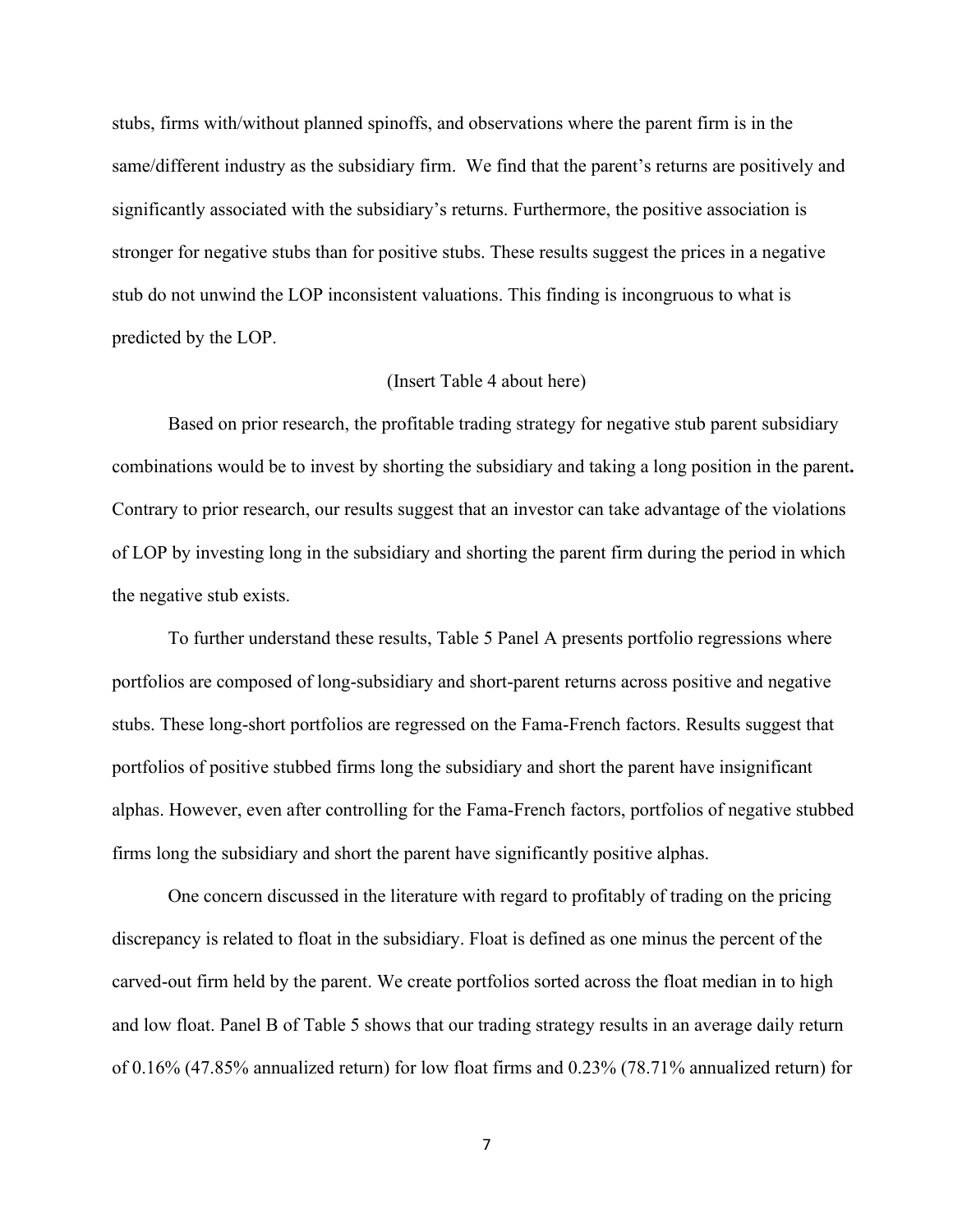high float firms. These results suggest investors may profit from the LOP pricing discrepancy we identify.

#### (Insert Table 5 here)

Figure 1 shows the results of investing following this strategy of going long the subsidiary and short the parent using three different portfolios. First, investing in a portfolio using the full sample, we find that \$1 invested for 180 days would grow to \$2.29. Second, if we exclude firms that were carved-out during the internet boom, a \$1 investment would grow to \$2.10. Finally, using the sample of firms with a negative stub at carve-out a \$1 investment would grow to \$1.13.

(Insert Figure 1 here)

# **4. Conclusion**

We study parent carve-outs of subsidiaries and examine whether the stub value resulting from this carve-out is in line with the LOP. If markets are efficient and the LOP reflects market conditions, then the parent firm's market value should be at least as large as the value of their holdings in their subsidiary at the time when investors can trade on this pricing discrepancy. However, we find evidence which is contrary to the LOP: carve-outs with subsidiary holding valuations greater than their parent valuations do exist, and furthermore, they are present past the lock-up period around the carve-out. These results hold across the entire sample period and across industries. Even more incongruent with an efficient capital market, we find evidence that when the market value of the holding in the subsidiary exceeds its parent's valuation, the price of the subsidiary continues to increase relative to the parent. Finally, we show that a profitable trading strategy of investing long in the subsidiary and shorting the parent during the negative stub period will yield economically significant positive returns.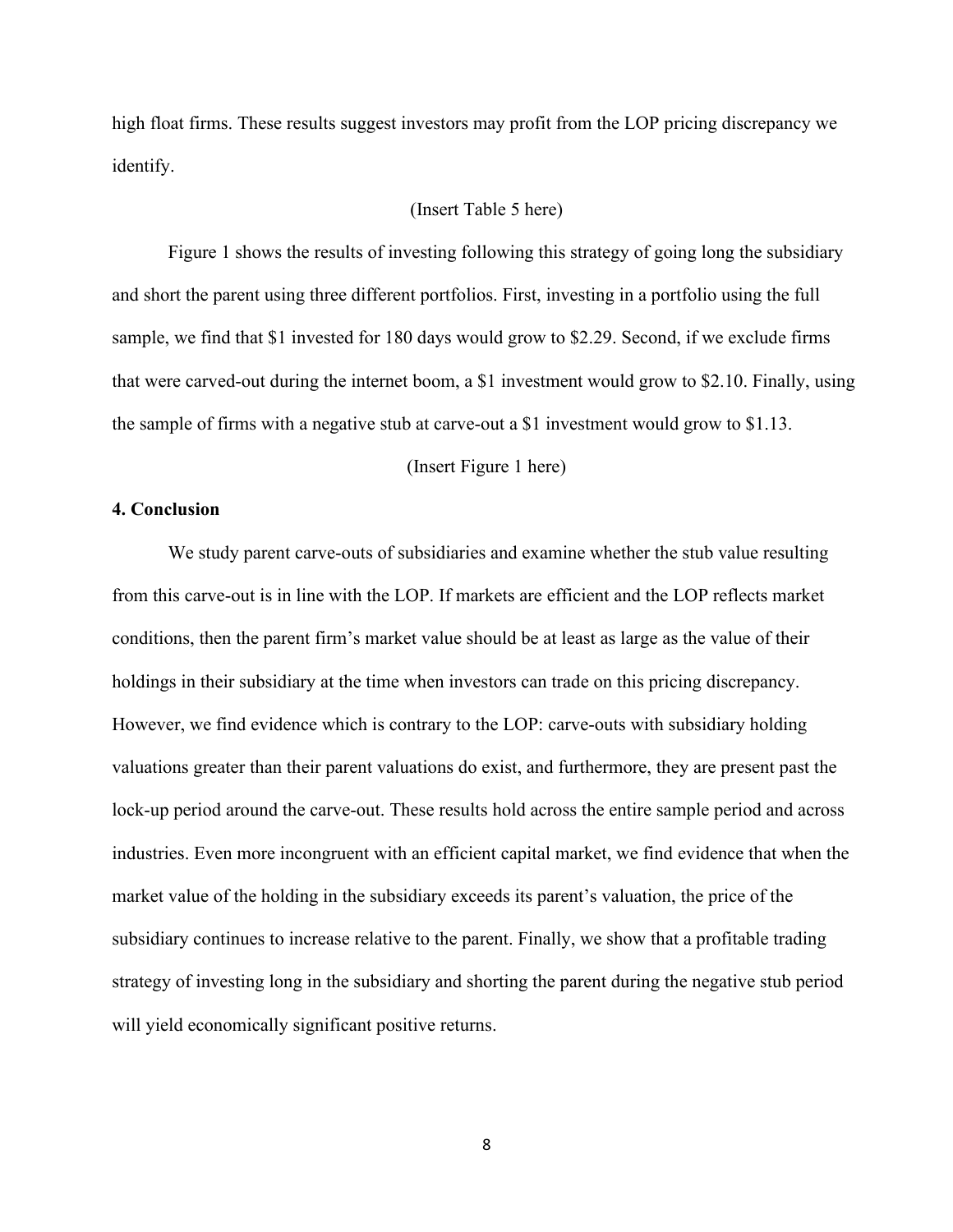# **References**

- Anderson, Anne, and Paul Brockman. "An examination of 13F filings." *Journal of Financial Research* 41.3 (2018): 295-324.
- Bayar, Onur, Thomas J. Chemmanur, and Mark H. Liu. "A theory of equity carve-outs and negative stub values under heterogeneous beliefs." *Journal of Financial Economics* 100.3 (2011): 616-638.
- Lamont, Owen A., and Richard H. Thaler. "Can the market add and subtract? Mispricing in tech stock carve-outs." *Journal of Political Economy* 111.2 (2003): 227-268.
- Michaely, Roni, and Wayne H. Shaw. "The choice of going public: Spin-offs vs. carve-outs." *Financial Management* (1995): 5-21.
- Mitchell, Mark, Todd Pulvino, and Erik Stafford. "Limited arbitrage in equity markets." *The Journal of Finance* 57.2 (2002): 551-584.
- Schill, Michael J., and Chunsheng Zhou. "Pricing an emerging industry: evidence from internet subsidiary carve-outs." *Financial Management* (2001): 5-33.
- Schipper, Katherine, and Abbie Smith. "A comparison of equity carve-outs and seasoned equity offerings: Share price effects and corporate restructuring." *Journal of Financial Economics* 15.1-2 (1986): 153-186.
- Vijh, Anand M. "Long-term returns from equity carveouts." *Journal of Financial Economics* 51.2 (1999): 273-308.
- Vijh, Anand M. "The positive announcement‐period returns of equity carveouts: asymmetric information or divestiture gains?." *The journal of business* 75.1 (2002): 153-190.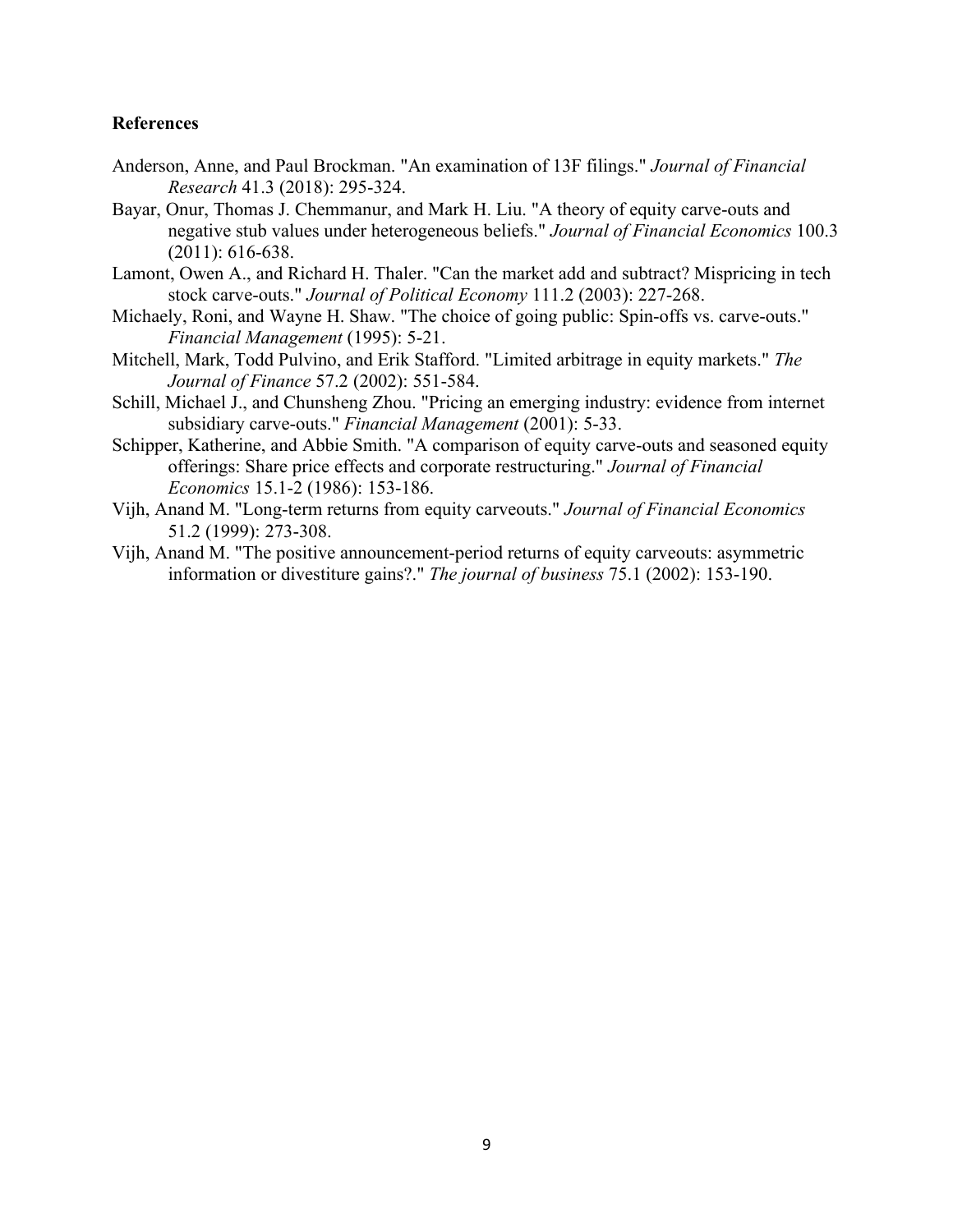# Table 1

| Issuer                     | Spin-off Parent                    | $-Stub$<br>at issue | Total<br>Days | Days<br>$-Stub$ | $% -$ Stub |
|----------------------------|------------------------------------|---------------------|---------------|-----------------|------------|
| <b>ATL Products Inc</b>    | Odetics Inc                        | No                  | 394           | 316             | 80.20%     |
| Alon USA Partner           | Alon USA Energy Inc                | Yes                 | 1162          | 449             | 38.64%     |
| American Capital           | <b>American Capital Strategies</b> | N <sub>o</sub>      | 2176          | 157             | 7.22%      |
| <b>American Nationa</b>    | Pechiney SA                        | Yes                 | 251           | 250             | 99.60%     |
| <b>Banco Santander</b>     | <b>Banco Santander SA</b>          | Yes                 | 2576          | 1371            | 53.22%     |
|                            | Paragon Shipping Inc               | N <sub>o</sub>      | 1157          | 65              | 5.62%      |
| Box Ships Inc              | Fortress Investment Group          |                     |               |                 |            |
| <b>Brookdale Senior</b>    | <b>LLC</b>                         | Yes                 | 2741          | 2566            | 93.62%     |
| CBS Outdoor<br>Amer        | CBS Corp                           | Yes                 | 1451          | 1428            | 98.41%     |
| Coach Inc                  | Sara Lee Corp                      | No                  | 3496          | 1458            | 41.70%     |
| Cognizant Tech S           | Cognizant Corp                     | N <sub>o</sub>      | 2941          | 1006            | 34.21%     |
| Document Science           | Xerox Corp                         | Yes                 | 5025          | 431             | 8.58%      |
| <b>FMC</b><br>Technologies | FMC Corp                           | No                  | 3922          | 2853            | 72.74%     |
| Ferrari NV                 | Fiat Chrysler Automobiles NV       | No                  | 1056          | 147             | 13.92%     |
| Independence Rea           | <b>RAIT Financial Trust</b>        | N <sub>o</sub>      | 1196          | 407             | 34.03%     |
| <b>Inergy Midstream</b>    | Inergy LP                          | No                  | 953           | 499             | 52.36%     |
| Instinet Group I           | Reuters Group PLC                  | Yes                 | 1147          | 1146            | 99.91%     |
| Logility Inc               | American Software Inc              | No                  | 2958          | 246             | 8.32%      |
| <b>MIPS</b>                |                                    |                     |               |                 |            |
| Technologie                | Silicon Graphics Inc               | No                  | 1851          | 243             | 13.13%     |
| Mego Mortgage              | Mego Financial Corp                | No                  | 859           | 111             | 12.92%     |
| Co                         |                                    |                     |               |                 |            |
| Metris Cos Inc             | Fingerhut Cos Inc                  | No                  | 606           | 46              | 7.59%      |
| <b>Midway Games</b><br>Inc | WMS Industries Inc                 | No                  | 3092          | 888             | 28.72%     |
| Novacare<br>Employe        | NovaCare Inc                       | No                  | 489           | 53              | 10.84%     |
| Omega Protein Co           | Zapata Corp                        | No                  | 4963          | 274             | 5.52%      |
| Palm Inc                   | 3Com Corp                          | Yes                 | 2543          | 697             | 27.41%     |
| <b>Reliant Resource</b>    | Reliant Energy Inc                 | No                  | 2926          | 319             | 10.90%     |
| Republic Service           | Republic Industries Inc            | No                  | 5411          | 3108            | 57.44%     |
| <b>Riverstone Netwo</b>    | Cabletron Systems Inc              | No                  | 643           | 76              | 11.82%     |
| Ruthigen Inc               | Oculus Innovative Sciences<br>Inc  | No                  | 1456          | 200             | 13.74%     |
| Shochet Holding            | Research Partners Intl Inc         | No                  | 286           | 1               | 0.35%      |
| SunEdison                  |                                    |                     |               |                 |            |
| Semico                     | SunEdison Inc                      | No                  | 482           | 13              | 2.70%      |
| Symons Internati           | Goran Capital Inc                  | No                  | 927           | 105             | 11.33%     |
| TerraForm Global           | SunEdison Inc                      | No                  | 182           | 17              | 9.34%      |
| Tim Hortons Inc            | Wendy's International Inc          | No                  | 635           | 502             | 79.06%     |
| <b>TransAct Technol</b>    | Tridex Corp                        | Yes                 | 933           | 785             | 84.14%     |
| Trex Medical Cor           | ThermoTrex Corp                    | No                  | 1044          | 322             | 30.84%     |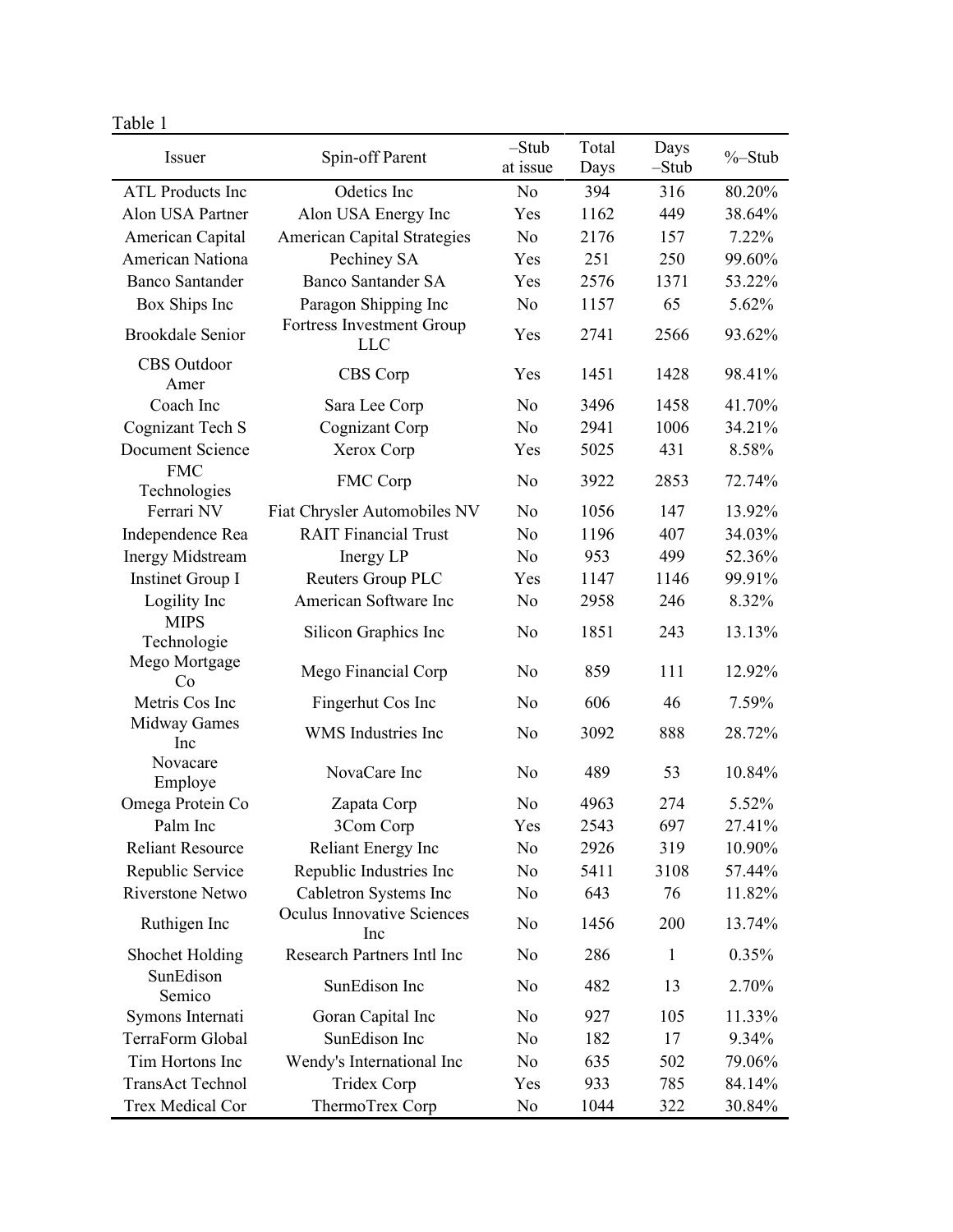| <i>Issuer</i>           | Spin-off Parent                   | $-Stub$<br>at issue | Total<br>Days | Days<br>$-Stub$ | $\%$ -Stub |
|-------------------------|-----------------------------------|---------------------|---------------|-----------------|------------|
| US Search.com In        | The Kushner-Locke Co              | No                  | 458           | 262             | 57.21%     |
| United Pan-Europ        | United International Holdings     | Yes                 | 824           | 283             | 34.34%     |
| XLConnect Soluti        | Intelligent Electronics Inc       | No                  | 402           | 69              | 17.16%     |
| <b>XM Satellite Rad</b> | American Mobile Satellite<br>Corp | No                  | 571           | 247             | 43.26%     |
| Xpedior Inc             | Metamor Worldwide                 | Yes                 | 129           | 75              | 58.14%     |
| uBID Inc                | Creative Computers Inc            | Yes                 | 354           | 340             | 96.05%     |
| Average                 |                                   | 29.27%              | 1626          | 581             | 38.20%     |

**Explanation:** This table presents the subsidiaries in our sample with a negative stub at any point. Column one identifies the subsidiary firm and column two identifies the parent firm. Column three denotes whether there was a negative stub on the date of the carve-out. Column four shows how many trading days the subsidiary has in our sample. Column five shows how many trading days a negative stub occurs. Column six shows the percent of trading days in our sample the parent-subsidiary combination has a negative stub value. Data are from 1996 through 2019. **Interpretation:** We identify 41 carved-out firms with negative stub values from 1996 through 2019.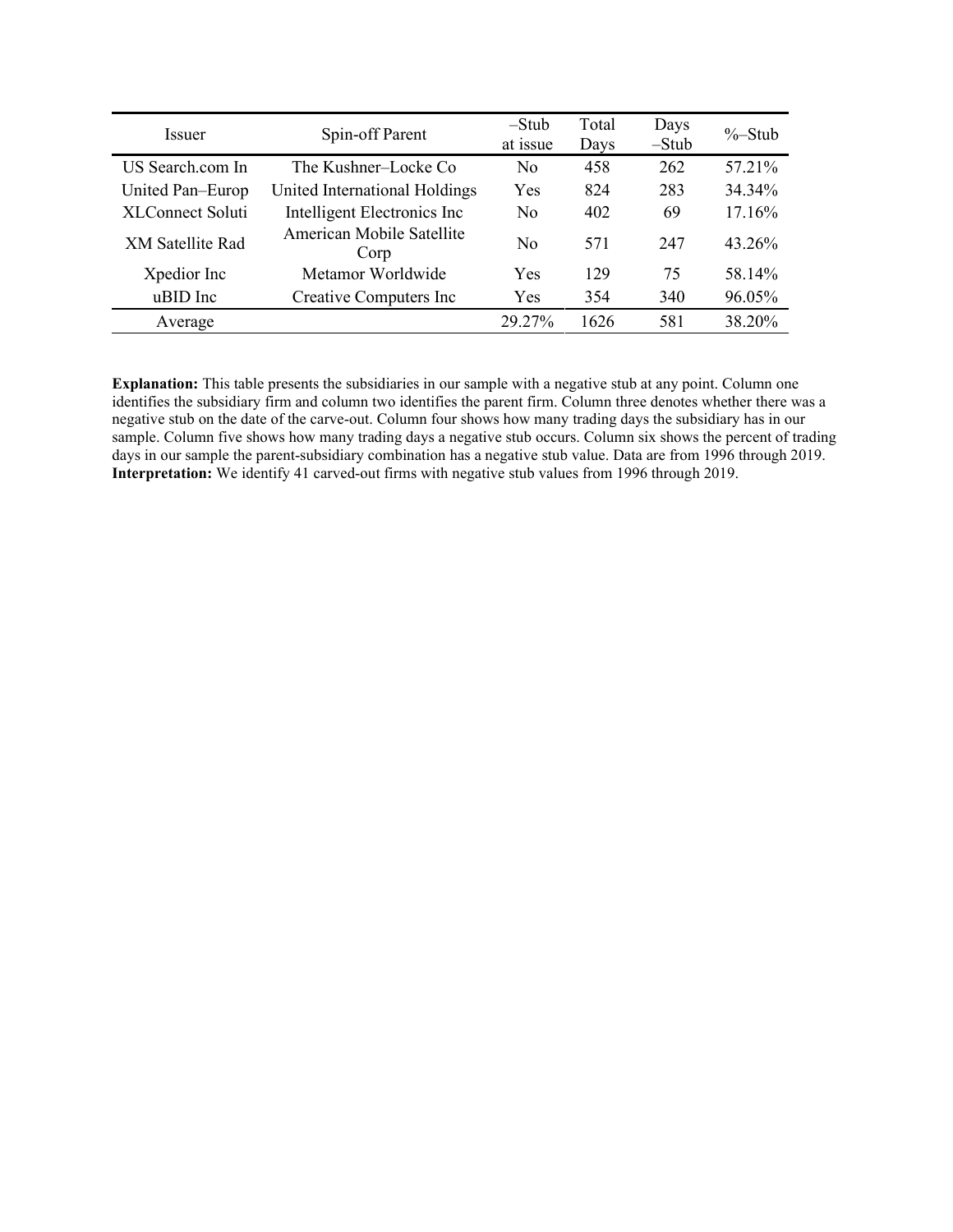# Table 2

| Panel A  | Subsidiary Industry                |               |                   |           |                |                |           |               |       |
|----------|------------------------------------|---------------|-------------------|-----------|----------------|----------------|-----------|---------------|-------|
|          |                                    | Mining & Cons | Manufacturing     | Utilities | Trade          | Finance        | Services  | Non-Operating | Total |
|          | Ming & Construction                |               | $\theta$          | $_{0}$    | $\theta$       | $\theta$       | $\Omega$  |               | 6     |
|          | Manufacturing                      |               | 38                | ∍         | $\theta$       | $\overline{2}$ | 8         |               | 60    |
| Parent   | <b>Utilities</b>                   |               |                   | 8         | $\mathbf{0}$   |                |           |               | 12    |
| Industry | Trade                              |               |                   |           | $\overline{4}$ |                | $\bigcap$ |               |       |
|          | Finance                            |               |                   |           | $\theta$       | 16             |           | 4             | 25    |
|          | Services                           | 0             |                   |           | $\theta$       |                | 11        |               |       |
|          | Non-Operating                      |               |                   |           | $\theta$       | 0              | $\Omega$  |               |       |
|          | <b>Total Carveouts</b>             |               | 43                | 13        | 4              | 21             | 28        | 14            | 130   |
|          | % Subsidiary in<br>Parent Industry | 71%           | 88%               | 62%       | 100%           | 76%            | 39%       | $0\%$         |       |
|          | Average                            | 62%           | Net Non-Operating |           | 73%            |                |           |               |       |

| Panel<br>B         | Year | # Firms<br>with<br>$-Stub$ | Total<br>Par-Sub<br>Firms | % Firms<br>with<br>-Stub |
|--------------------|------|----------------------------|---------------------------|--------------------------|
|                    | 1996 | 5                          | 27                        | 19%                      |
|                    | 1997 | 7                          | 48                        | 15%                      |
|                    | 1998 | 11                         | 55                        | 20%                      |
|                    | 1999 | 13                         | 60                        | 22%                      |
| Internet Boom      | 2000 | 11                         | 55                        | 20%                      |
|                    | 2001 | 9                          | 47                        | 19%                      |
|                    | 2002 | 6                          | 43                        | 14%                      |
|                    | 2003 | $\overline{\mathbf{c}}$    | 37                        | 5%                       |
|                    | 2004 | 5                          | 35                        | 14%                      |
|                    | 2005 | 5                          | 35                        | 14%                      |
|                    | 2006 | 7                          | 31                        | 23%                      |
|                    | 2007 | 8                          | 31                        | 26%                      |
|                    | 2008 | 9                          | 31                        | 29%                      |
|                    | 2009 | 7                          | 29                        | 24%                      |
|                    | 2010 | 6                          | 26                        | 23%                      |
|                    | 2011 | 6                          | 25                        | 24%                      |
|                    | 2012 | 8                          | 31                        | 26%                      |
| Post-Internet Boom | 2013 | 8                          | 36                        | 22%                      |
|                    | 2014 | 7                          | 42                        | 17%                      |
|                    | 2015 | 7                          | 42                        | 17%                      |
|                    | 2016 | 10                         | 38                        | 26%                      |
|                    | 2017 | 6                          | 31                        | 19%                      |
|                    | 2018 | 5                          | 22                        | 23%                      |
|                    | 2019 | 5                          | 20                        | 25%                      |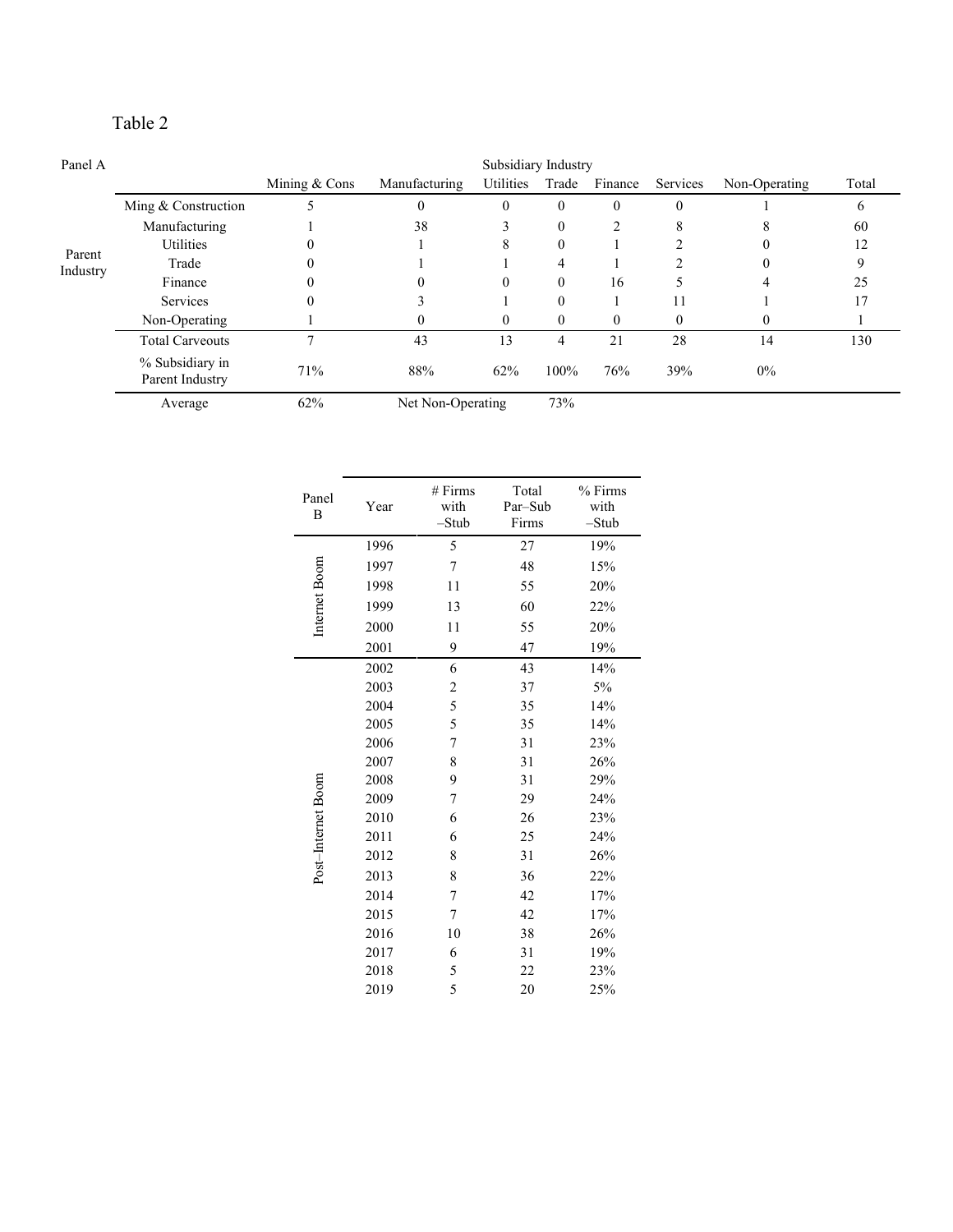| Panel C               | Full Sample  | At Carve-<br>Out | Inside<br>Lock-up | Outside<br>Lock-up | Follow-on<br>Spinoff | No follow-<br>on Spinoff | Same<br>Industry | Different<br>Industry |
|-----------------------|--------------|------------------|-------------------|--------------------|----------------------|--------------------------|------------------|-----------------------|
| <b>Stats</b>          | Stub         | Stub             | Stub              | Stub               | Stub                 | Stub                     | Stub             | Stub                  |
| Mean                  | 60.75%       | 67.24%           | 69.42%            | 59.22%             | 52.92%               | 61.64%                   | 59.26%           | 62.59%                |
| Median                | 91.40%       | 90.34%           | 93.00%            | 90.89%             | 90.35%               | 91.63%                   | 86.91%           | 96.81%                |
| Standard<br>Deviation | 88.63%       | 56.09%           | 53.46%            | 93.42%             | 65.88%               | 90.82%                   | 101.47%          | 69.47%                |
| N                     | 189.520      | 130              | 28,557            | 160.838            | 19.382               | 170,138                  | 104,862          | 84,658                |
| min                   | $-3362.35\%$ | $-289.73\%$      | $-509.42\%$       | $-3362.35\%$       | $-339.73\%$          | $-3362.35\%$             | $-3362.35\%$     | $-513.25\%$           |
| p <sub>5</sub>        | $-53.55\%$   | $-27.37\%$       | $-31.02\%$        | $-59.57\%$         | $-102.96\%$          | $-45.66\%$               | $-38.73%$        | $-85.12\%$            |
| %–Stub                | 12.57%       | 9.23%            | $9.02\%$          | 13.21%             | 15.84%               | 12.20%                   | 11.43%           | 13.99%                |

**Explanation:** This table presents summary of carve-outs and the stub values of firms. Panel A is the industry distribution of parent firms and their subsidiaries, Panel B is the number of unique parent-firm combinations of negative stubs per year, and Panel C is the stub value of firms in our full sample, at carve-out, inside(outside) the lock-up period, with(without) a planned follow-on spinoff, and same(different) industry. Stub is measured as (Parent Size– (%Holdings in Subsidiary\*Subsidiary Size)/Parent Size. Data are from 1996 through 2019.

**Interpretation:** Negative stub values exist across time, outside the internet boom, and across industries.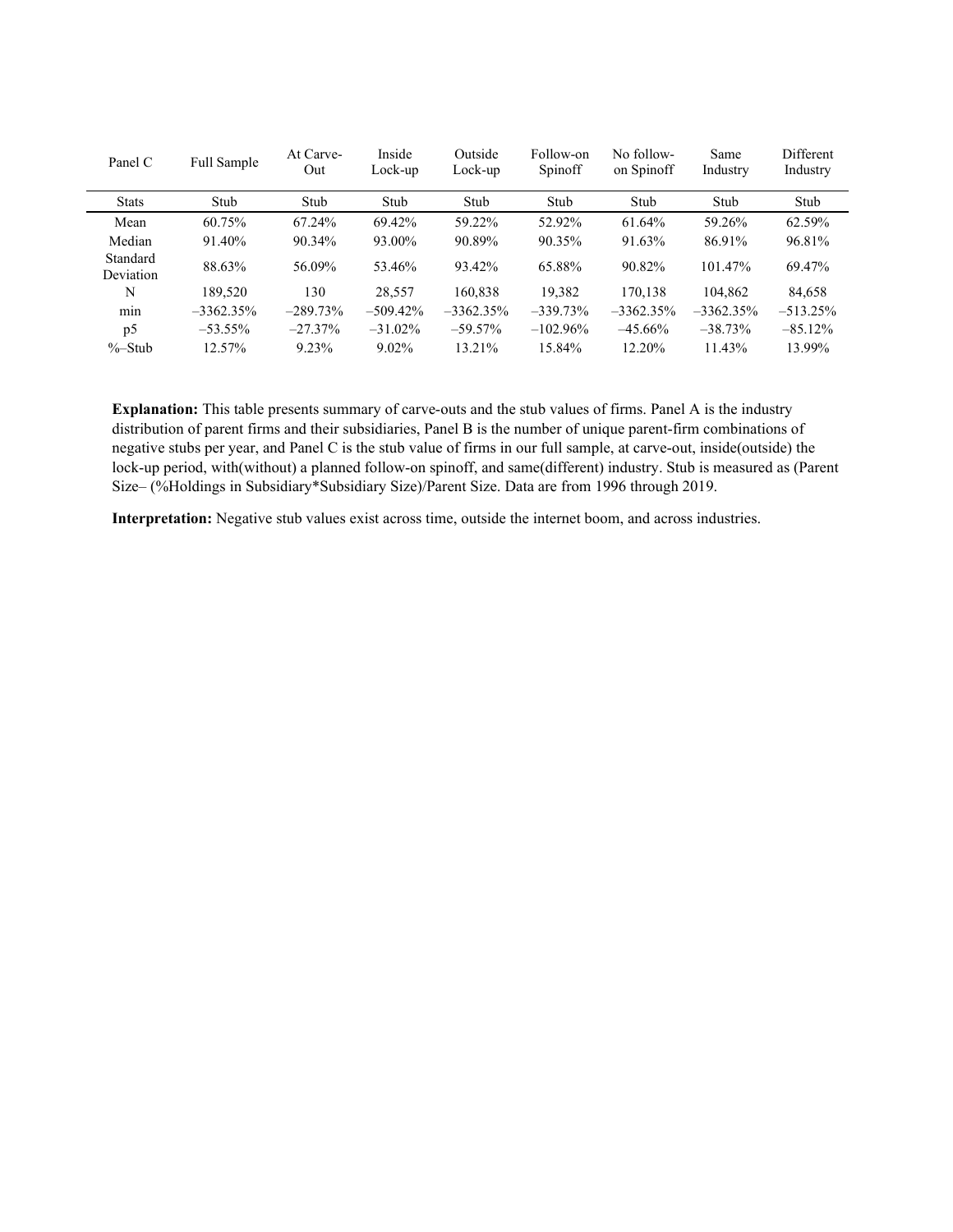| Table 3 |  |
|---------|--|
| Panel A |  |

| Within lockup period: negative stub |                  |                      | Outside lockup period: negative stub |                   |                  |                      |                                    |
|-------------------------------------|------------------|----------------------|--------------------------------------|-------------------|------------------|----------------------|------------------------------------|
| <b>Float Sort</b>                   | Parent<br>Return | Subsidiary<br>Return | Par-Sub<br>Return                    | <b>Float Sort</b> | Parent<br>Return | Subsidiary<br>Return | Par-Sub<br>Return                  |
|                                     | $-0.21\%$        | $0.09\%$             | $-0.30\%$                            |                   | $0.00\%$         | $0.11\%$             | $-0.11\%$                          |
| 2                                   | $0.05\%$         | $0.24\%$             | $(-1.86)$<br>$-0.19%$<br>$(-0.60)$   |                   | $-0.08\%$        | $0.32\%$             | $(-3.01)$<br>$-0.40%$<br>$(-2.19)$ |

| Within lockup period: positive stub |                  |                      | Outside lockup period: positive stub |                   |                  |                      |                                  |
|-------------------------------------|------------------|----------------------|--------------------------------------|-------------------|------------------|----------------------|----------------------------------|
| <b>Float Sort</b>                   | Parent<br>Return | Subsidiary<br>Return | Par-Sub<br>Return                    | <b>Float Sort</b> | Parent<br>Return | Subsidiary<br>Return | Par-Sub<br>Return                |
|                                     | $0.00\%$         | $0.01\%$             | $-0.01\%$                            |                   | $0.04\%$         | $0.02\%$             | $0.03\%$                         |
| 2                                   | $0.00\%$         | $0.05\%$             | (0.15)<br>$-0.05\%$<br>$(-0.88)$     |                   | $0.04\%$         | $0.05\%$             | (1.21)<br>$-0.01\%$<br>$(-0.22)$ |

**Explanation:** This table presents the average daily returns of parents and subsidiaries across floatation sorts for positive and negative stub values. Returns are observed within and outside the lock–up period. Float is one minus the percent held by the parent firm post carve-out. Firms are split at the median in to high and low float. Data are from 1996 through 2019. T-statistics are in parentheses.

**Interpretation:** Contrary to expectations, **s**ubsidiaries in negative stubs have higher returns than parent firms.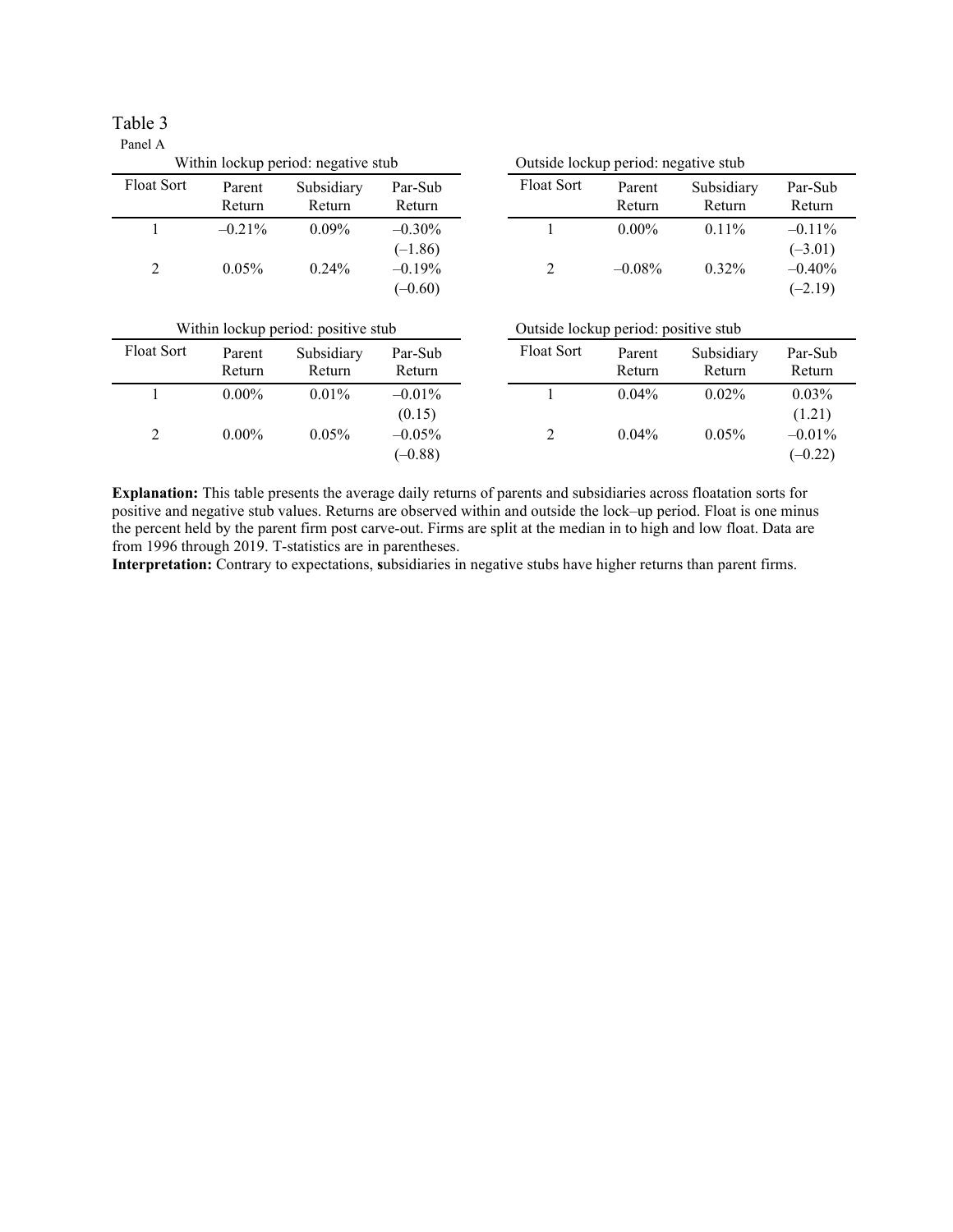| an |  |
|----|--|
|----|--|

|                                                  |              |             |              |                    | Dependent Variable – Parent Daily Returns |                   |                        |                          |                          |
|--------------------------------------------------|--------------|-------------|--------------|--------------------|-------------------------------------------|-------------------|------------------------|--------------------------|--------------------------|
| Panel A: Firm Level<br><b>Return Regressions</b> | Full Sample  | $-Stub$     | $+$ Stub     | $-Stub$<br>Planned | $-Stub$<br>Unplanned                      | -Stub Same<br>Ind | -Stub<br>Different Ind | -Stub Lock-<br>up Period | +Stub Lock-<br>up Period |
| Subsidiary Return                                | $0.2179***$  | $0.4351***$ | $0.1904***$  | $0.6646***$        | $0.4137***$                               | $0.4218***$       | $0.4878***$            | $0.6638***$              | $0.3233***$              |
|                                                  | (4.67)       | (19.80)     | (4.14)       | (7.24)             | (19.46)                                   | (17.07)           | (11.93)                | (14.36)                  | (10.86)                  |
| Intercept                                        | $0.0002$ *** | $-0.0006**$ | $0.0003$ *** | $-0.0010$          | $-0.0006**$                               | $-0.0012***$      | 0.0001                 | $-0.0018**$              | 0.0001                   |
|                                                  | (3.15)       | $(-2.42)$   | (4.26)       | $(-1.10)$          | $(-2.14)$                                 | $(-3.05)$         | (0.24)                 | $(-2.03)$                | (0.32)                   |
| N                                                | 189391       | 23820       | 165571       | 3069               | 20751                                     | 13409             | 10411                  | 2564                     | 25864                    |
| $R-sq$                                           | 0.036        | 0.089       | 0.03         | 0.092              | 0.091                                     | 0.096             | 0.076                  | 0.25                     | 0.045                    |

**Explanation:** This table presents regressions of parent daily returns on subsidiary daily returns weighted by parent ownership. Regressions are run in our full sample, –/+ stub, –stub with/out a planned follow-on spinoff, –stub same/different industry, and  $-/+$  inside/outside the lock–up period. Data are from 1996 through 2019. T-statistics are in parentheses.

Interpretation: Rather than converging to a LOP consistent value, -stub firms may continue to stay at LOP inconsistent values.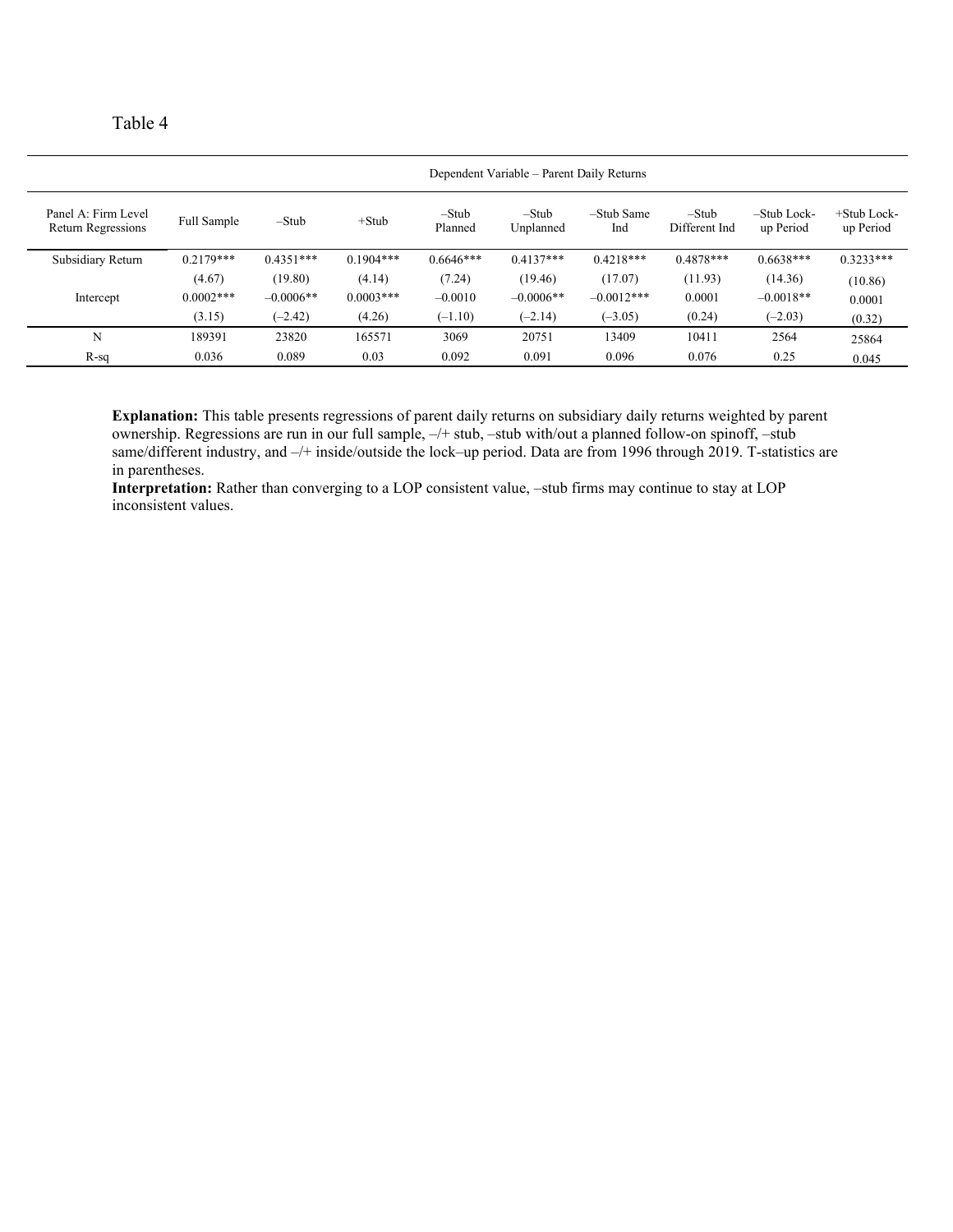| Stub       | $^{+}$      |              | $^{+}$       |              |
|------------|-------------|--------------|--------------|--------------|
|            | (1)         | (2)          | (3)          | (4)          |
|            | Sub-Par     | Sub-Par      | Sub-Par      | Sub-Par      |
|            | Returns     | Returns      | Returns      | Returns      |
| MKT        | $0.0501***$ | $-0.0438*$   | 0.0062       | $-0.0771***$ |
|            | (4.04)      | $(-1.79)$    | (0.44)       | $(-2.77)$    |
| SMB        | $0.4611***$ | $0.1956***$  | $0.4156***$  | $0.1430***$  |
|            | (18.79)     | (4.04)       | (16.14)      | (2.80)       |
| HML        | 0.008       | $-0.4016***$ | $0.0501*$    | $-0.3952***$ |
|            | (0.35)      | $(-8.99)$    | (1.92)       | $(-7.66)$    |
| <b>CMA</b> |             |              | $-0.0902**$  | 0.0284       |
|            |             |              | $(-2.12)$    | (0.34)       |
| <b>RMW</b> |             |              | $-0.2057***$ | $-0.2249***$ |
|            |             |              | $(-6.04)$    | $(-3.34)$    |
| Alpha      | $-0.0002$   | $0.0017***$  | $-0.0002$    | $0.0017***$  |
|            | $(-1.64)$   | (5.76)       | $(-1.23)$    | (5.92)       |
| N          | 5952        | 5859         | 5952         | 5859         |
| R-sq       | 0.06        | 0.016        | 0.067        | 0.018        |

Panel A: Portfolios Long Subsidiary Returns and Short Parent Returns

| Panel B: Stub Portfolio Return |
|--------------------------------|
| $E1 - 4$                       |

|            | Float     |           |
|------------|-----------|-----------|
|            | Low       | High      |
| $+$ Stub   | $-0.01\%$ | $-0.01\%$ |
| t-stat     | (0.59)    | (0.47)    |
| Annual     | $-2.10%$  | $-1.72%$  |
| $-Stub$    | 0.16%     | 0.23%     |
| t-stat     | (4.05)    | (3.10)    |
| Annualized | 47.85%    | 78.71%    |

**Explanation:** This table presents the daily returns of a portfolio long subsidiaries and short parents for positive and negative stubs. Panel A presents portfolios composed of long-subsidiary and short-parent returns across positive and negative stubs regressed on Fama-French factors. Panel B presents portfolio returns of firms sorted into positive or negative stub portfolios and into high or low float. Float is one minus the percent of the carved-out firm held by the parent. Firms are split at the median in to high and low float. Annualized returns reflect compounded average daily returns. Data are from 1996 through 2019. T-statistics are in parentheses.

**Interpretation:** Investors may profit from the pricing discrepancy.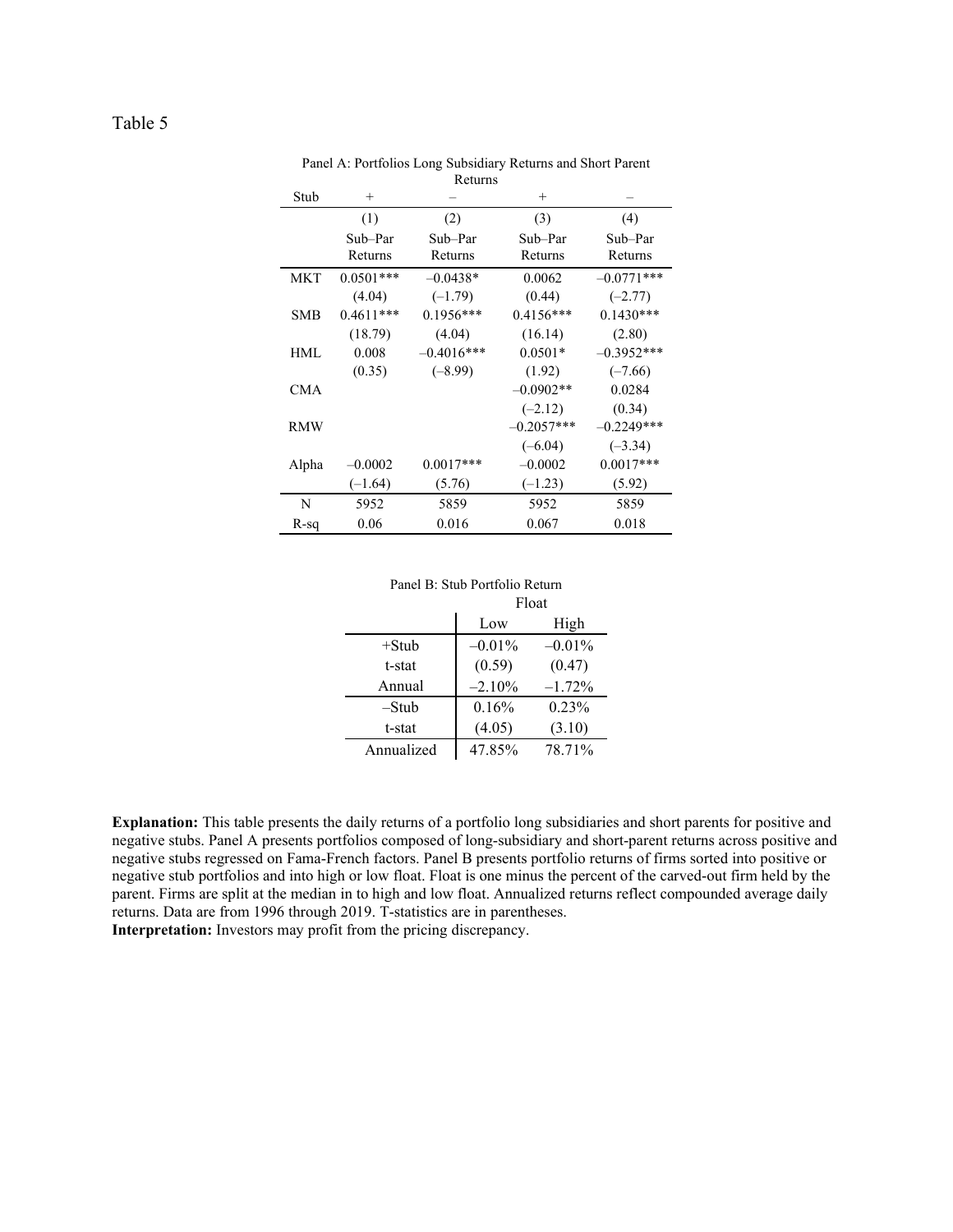# Figure 1



**Explanation:** This table presents the cumulative performance of a portfolio long subsidiaries and short parents for negative stub firms in the first 180 trading days after a carve-out. Portfolios are generated for the full sample, excluding firms during the internet boom, and for firms with a negative stub at carve-out. Data are from 1996 through 2019.

**Interpretation:** Investors may profit from the negative stub pricing discrepancy.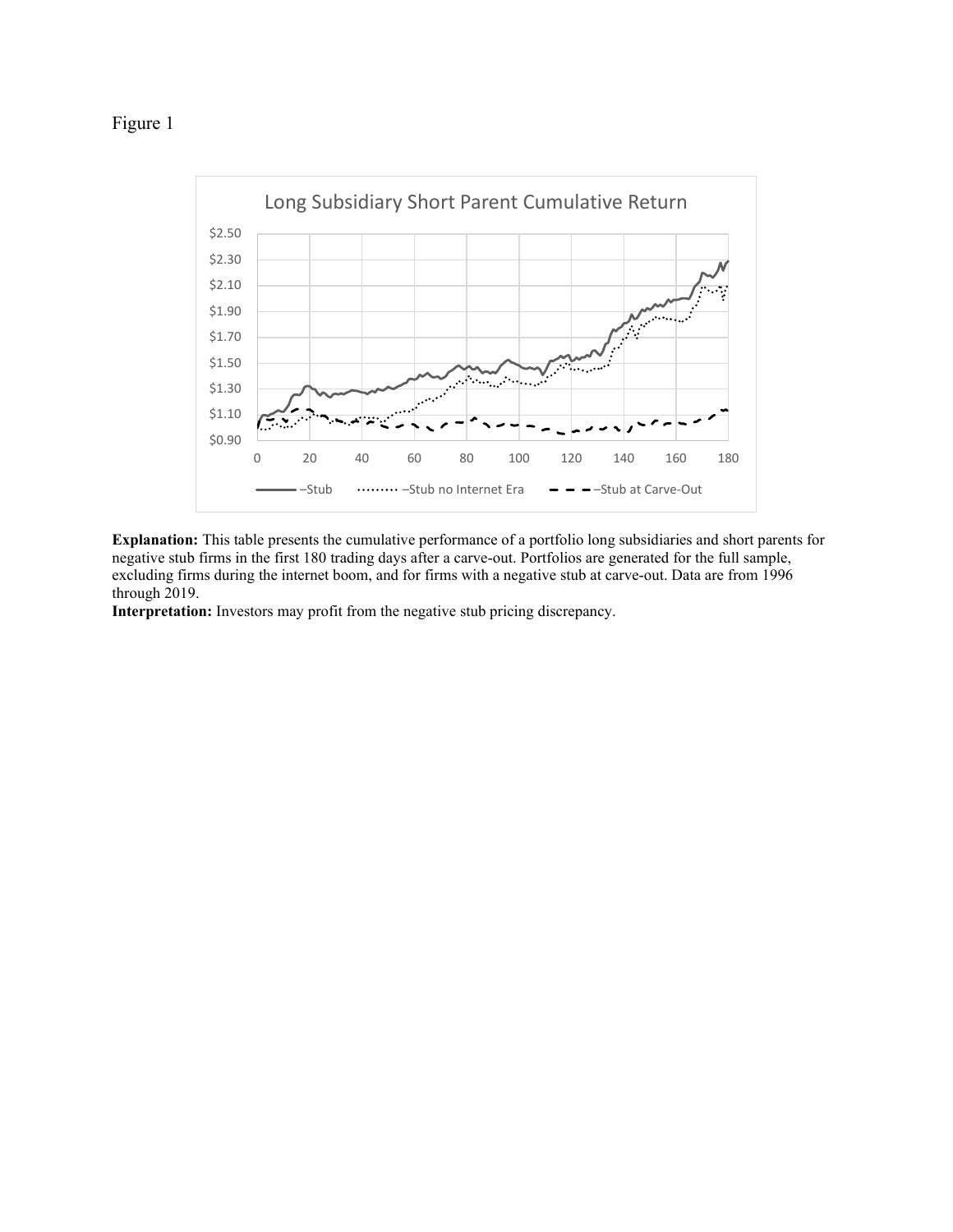Appendix

| Issuer                                | <b>Spinoffs Parent</b>                                 |
|---------------------------------------|--------------------------------------------------------|
| 1347 Property Insurance Hldgs         | Kingsway Finl Svcs Inc                                 |
| 3Dfx Interactive Inc                  | Intel Corp                                             |
| Agilent Technologies Inc              | Hewlett-Packard Co                                     |
| America Online Latin America          | America Online Inc                                     |
| American Bank Note Holographic        | American Banknote Corp                                 |
| American Capital Mortgage             | American Capital Ltd                                   |
| <b>American Materials &amp; Techs</b> | Palomar Medical Tech Inc                               |
| Atria Communities Inc                 | Vencor Inc                                             |
| <b>Benefitfocus Inc</b>               | <b>Goldman Sachs Group Inc</b>                         |
| <b>BioReliance Corp</b>               | <b>General American Investors</b>                      |
| <b>Blue Capital Reinsurance Hldg</b>  | Montpelier Re Holdings Ltd                             |
| CIT Group Inc                         | Tyco International Ltd                                 |
| Cerion Technologies Inc               | Nashua Corp                                            |
| Chicago Bridge & Iron Co NV           | Praxair Inc                                            |
| <b>Commodore Separation Tech</b>      | <b>Commodore Applied Techs</b>                         |
| Constar International Inc             | Crown Cork & Seal Co                                   |
| <b>Covisint Corp</b>                  | Compuware Corp                                         |
| Cymer Inc                             | ASM Lithography Holding NV                             |
| DTM Corp                              | <b>BF Goodrich Co</b>                                  |
| Delphi Automotive Systems Corp        | <b>General Motors Corp</b>                             |
| <b>Dollar Thrifty Automotive Grp</b>  | Chrysler Corp                                          |
| <b>Donnelley Enterprise Solutions</b> | RR Donnelley & Sons Co                                 |
| <b>DuPont Photomasks Inc</b>          | <b>DuPont</b>                                          |
| Eagle Geophysical Inc                 | Seitel Inc (thru wholly owned subsidiary EHI Holdings) |
| Einstein Bros Bagels Inc              | <b>Boston Chicken</b>                                  |
| <b>Engage Technologies Inc</b>        | <b>CMGI Inc</b>                                        |
| <b>Esperion Therapeutics Inc</b>      | Pfizer Inc                                             |
| Expedia Inc                           | Microsoft Corp                                         |
| Fidelity & Guaranty Life              | Harbinger Group Inc                                    |
| Galileo International Inc             | <b>British Airways PLC</b>                             |
| Galileo International Inc             | <b>US Airways</b>                                      |
| Genesis Lease Ltd                     | <b>General Electric</b>                                |
| <b>Genworth Financial Inc</b>         | <b>GE</b>                                              |
| Halter Marine Group Inc               | <b>Trinity Industries</b>                              |
| <b>Hugoton Royalty Trust</b>          | Cross Timbers Oil Co                                   |
| <b>Hyperion Telecommunications</b>    | Adelphia Communications Corp                           |
| Hyseq Inc                             | Chiron Corp                                            |
| Hyseq Inc                             | Perkin Elmer                                           |
| <b>Innovasive Devices Inc</b>         | Collagen                                               |
| <b>Integrated Living Communities</b>  | Integrated Health Services Inc                         |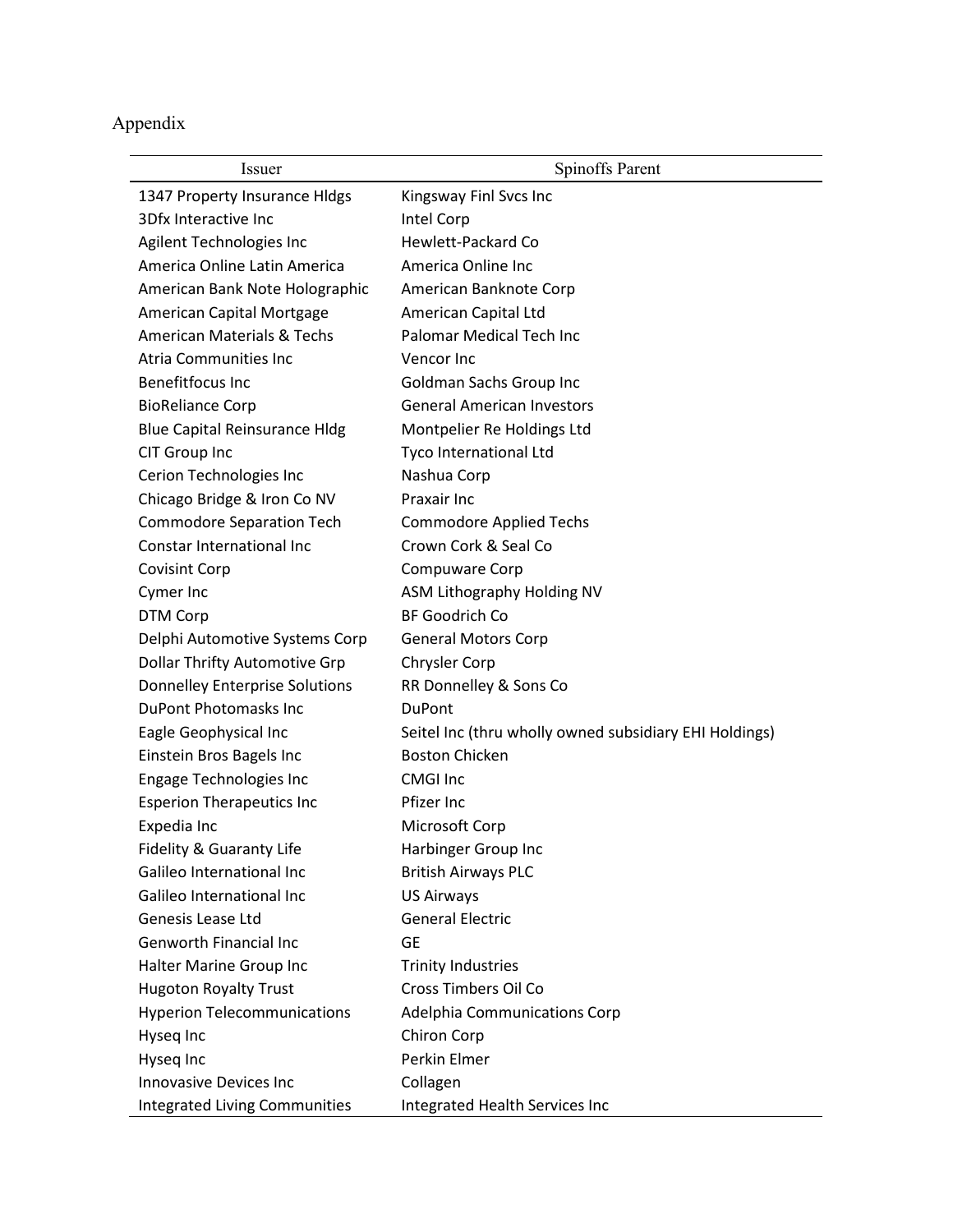| <i>Issuer</i>                         | <b>Spinoffs Parent</b>             |
|---------------------------------------|------------------------------------|
| <b>International Network Services</b> | Cisco Systems Inc                  |
| <b>KBR</b> Inc                        | <b>Halliburton Co</b>              |
| Leju Holdings Ltd                     | E-House (China) Holdings Ltd       |
| LeukoSite Inc                         | Warner Lambert                     |
| LinnCo LLC                            | <b>LINN Energy LLC</b>             |
| Lone Pine Resources Inc               | Forest Oil Corp                    |
| Merus BV                              | Pfizer Inc                         |
| Metrika Systems Corp                  | Thermo Instrument Systems Inc      |
| Monsanto Co                           | Pharmacia Corp                     |
| <b>Mykrolis Corp</b>                  | Millipore Corp                     |
| <b>NOVA Corp</b>                      | <b>First Union Corp</b>            |
| <b>NOVA Corp</b>                      | WorldCom Inc                       |
| National Interstate Corp              | American Financial Group Inc       |
| National Processing Inc               | Natl City Corp, Cleveland, Ohio    |
| NetSilicon Inc                        | Osicom Technologies Inc            |
| NewCom Inc(Aura Systems Inc)          | Aura Systems Inc                   |
| Nexar Technologies Inc                | Palomar Medical Tech Inc           |
| <b>NextEra Energy Partners LP</b>     | NextEra Energy Inc                 |
| <b>ONIX Systems Inc</b>               | Thermo Instrument Systems Inc      |
| Ocwen Asset Investment Corp           | Ocwen Financial Corp               |
| Overnite Corp                         | Union Pacific Corp                 |
| Pfenex Inc                            | The Dow Chemical Co                |
| Platinum Underwriters Hldg Ltd        | RenaissanceRe Holdings             |
| Platinum Underwriters Hldg Ltd        | St Paul Cos Inc                    |
| Primerica Inc                         | Citigroup Inc                      |
| Progenitor Inc                        | <b>Interneuron Pharmaceuticals</b> |
| Provantage Health Services            | ShopKo Stores Inc                  |
| <b>Regulus Therapeutics Inc</b>       | Alnylam Pharmaceuticals Inc        |
| <b>Regulus Therapeutics Inc</b>       | Astrazeneca                        |
| <b>Regulus Therapeutics Inc</b>       | <b>Isis Pharmaceuticals</b>        |
| Select Income REIT                    | CommonWealth REIT                  |
| Southern Pacific Funding, OR          | Imperial Credit Industries Inc     |
| Suncoke Energy Inc                    | Sunoco Inc                         |
| TD Waterhouse Group Inc               | <b>Toronto-Dominion Bank</b>       |
| Terra Networks(Telefonica SA)         | Telefonica SA                      |
| Thermo BioAnalysis(Thermo)            | Thermo Instrument Systems Inc      |
| Thermo Fibergen Inc                   | Thermo Fibertek Inc                |
| Thermo Optek Corp                     | Thermo Instrument Systems Inc      |
| Thermo Vision(Thermo Inst)            | Thermo Instrument Systems Inc      |
| Think New Ideas Inc                   | <b>Omnicom Group</b>               |
| Tut Systems Inc                       | Microsoft Corp                     |
| UCP Inc                               | PICO Holdings Inc                  |